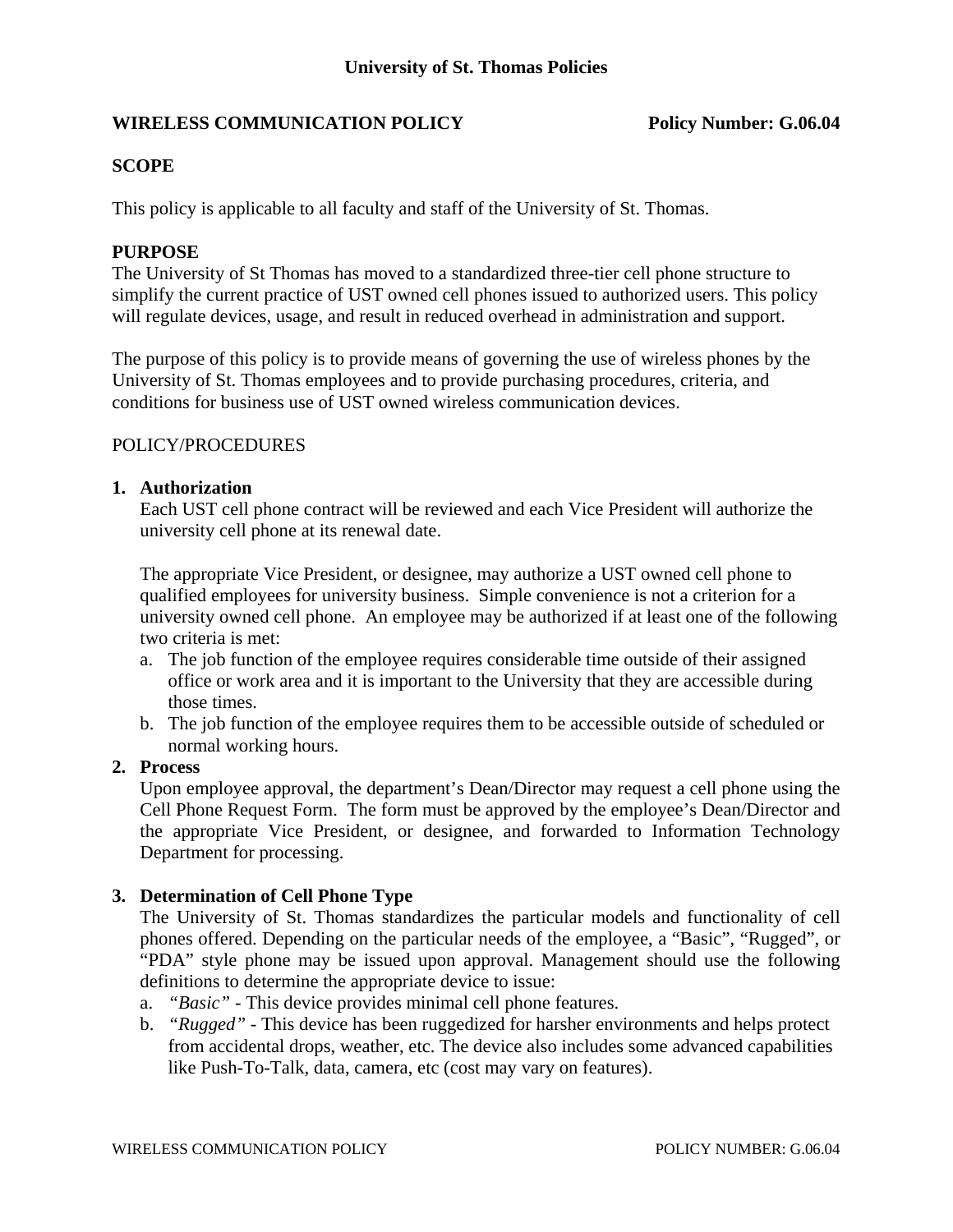c. *"PDA"* - This device allows for basic features with the addition of advanced features such as email, calendar, and internet.

Special requirements should be discussed with the employee's supervisor and may be processed on a case-by-case basis upon the approval of the appropriate Dean/Director, the Vice President, and the Vice President for Information Technology.

# **4. Financial Responsibility**

The monthly costs associated with an approved UST cell phone including basic service, usage fees, and equipment costs are the sole responsibility of the department in which the phone was approved. This includes termination fees and/or any fees associated with a lost, stolen, or damaged phone.

 **If an employee chooses to port over an existing phone number, that employee is responsible for any fees associated with the existing carrier such as early termination of a contract.** 

# **5. Oversight Responsibility**

Department supervisors will be responsible for oversight of employee cell phone usage and will monitor and review such usage periodically to ensure that use is appropriate and that prudent fiscal management guidelines are followed. This periodic review will include assessment of each authorized employee's continued need to use cellular communication devices for business purposes.

# **6. Security**

The user is responsible for maintaining the security, privacy and integrity of University data stored on cell phone authorized for reimbursement.

# **7. Violations**

Violations of University policy or local, state or federal laws will subject users to existing University disciplinary procedures and may result in immediate cancellation of cell phone privileges.

# **8. Contract Changes or Cancellations**

If, prior to the end of the cell phone contract period, a University decision is made which results in the need to change or end the cell phone contract, the University will bear the cost of any associated contract termination fees. Management can choose to terminate a contract for any reason.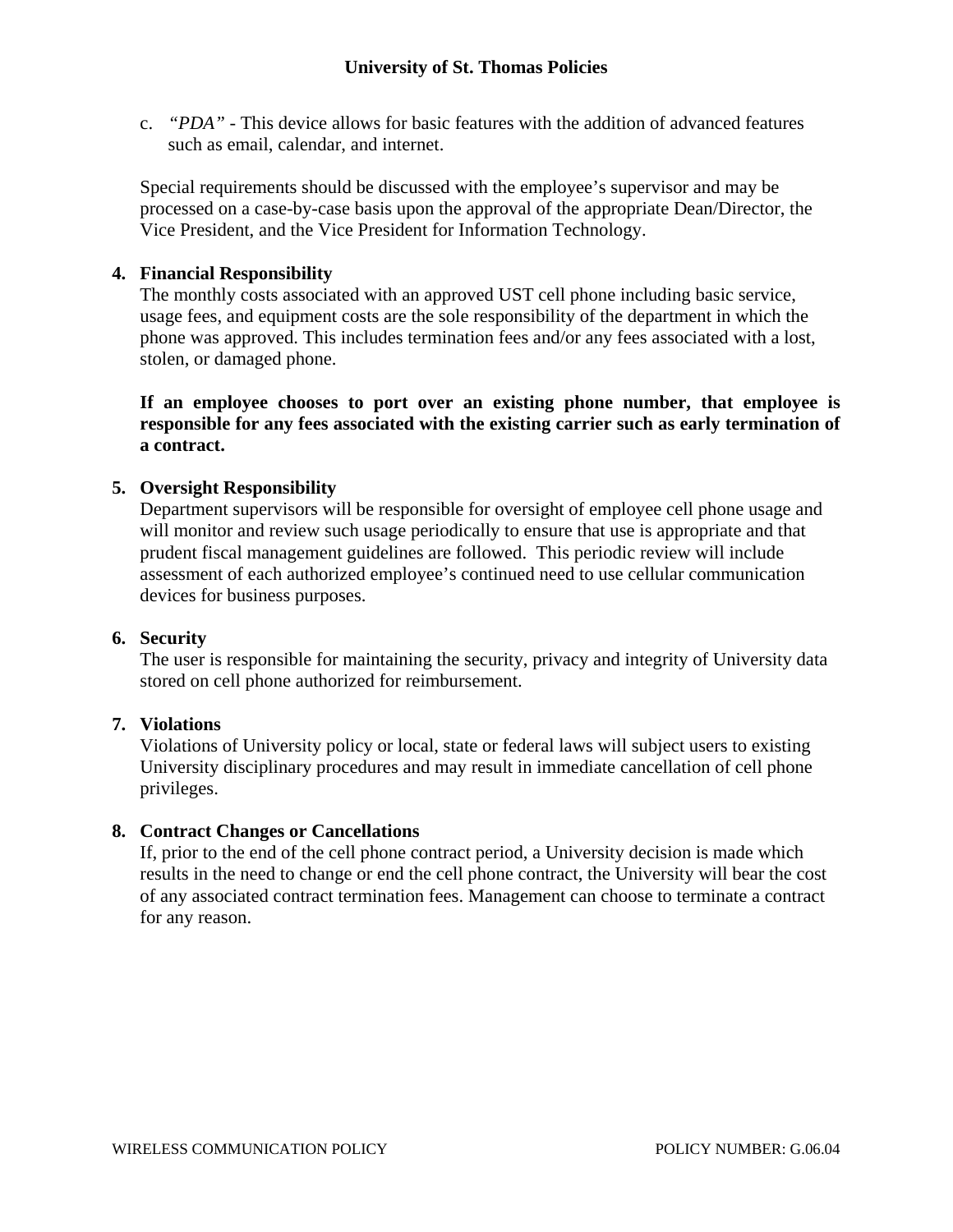**University of St. Thomas Cell Phone Request Form** 

| <b>Employee ID:</b>                                                      |
|--------------------------------------------------------------------------|
| <b>Employee Name:</b>                                                    |
| <b>Job Title:</b>                                                        |
| Department:                                                              |
| <b>Cell Phone Number (with area code):</b>                               |
| <b>Contract Start Date:</b>                                              |
| <b>Contract End Date:</b>                                                |
| <b>Department Charged:</b><br>Account: Fund: Department:                 |
| <b>Cell Phone Type:</b><br><b>Basic</b><br><b>PDA</b><br>Rugged<br>Other |
| <b>Business Justification:</b>                                           |
|                                                                          |
|                                                                          |

# **Employee Certification:**

I certify that I have read the University of St Thomas Cell Phone Authorization & Usage Policy and understand all terms and conditions associated with the acquisition of a UST owned cell phone.

Employee Signature Date

Dean/Director Signature Date

Vice President Signature (or designee) Date

Please forward completed forms as follows: Deans and Academic Administrators – Vice President for Academic Affairs All other employees – Division Vice President